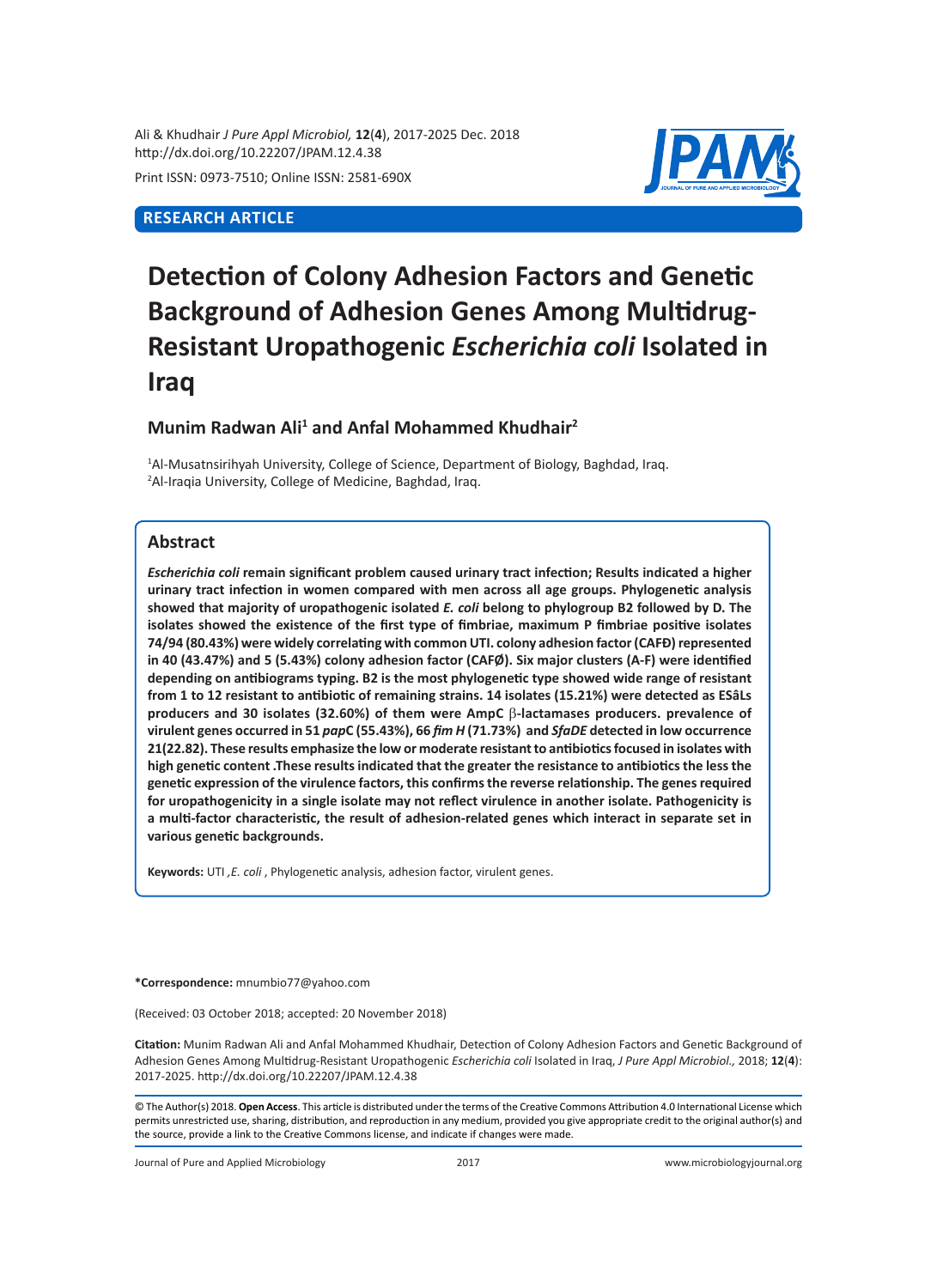#### **INTRODUCTION**

Urinary tract infections (UTIs) are common bacterial infections associated with much morbidity and health care cost<sup>1</sup>. Escherichia *coli*strains capable of causing disease outside the gastrointestinal tract belong to a diverse group of isolates referred to as uropathogenic *E. coli* (UPEC)<sup>2</sup>. UPEC mediated several virulence factors, which help bacteria to colonize the urinary tract and begin infections<sup>3</sup>. Fimbriae are categorized serologically by their hemagglutination pattern and receptor specificities as mannose sensitive (MSHA) or mannose resistance hemagglutination (MRHA)<sup>4</sup>. Despite the vast subclass of adhesins that have been reported in UPEC, Type I (MSHA) and P (MRHA) are the widespread fimbriae in UPEC strains. They play a remarkable role in binding and invasion of the bladder and kidney<sup>5</sup>. In E. *coli* pathogenicity associated island (PAI) many virulence gene were expressed . The important ones are the 'adhesions, which help to break the inertia of urinary bladder mucus and help to attach to them <sup>6</sup>. Type I pili, are mediated and expressed by a *fim* gene cluster in the most of UPEC strains<sup>7</sup>. *pap* genes coded P pili (pyelonephritis-associated pili, PAP), which have essential role in upper UTIs <sup>8</sup> and S fimbrial adhesion (sfa) <sup>9</sup>. UTI multi-drug resistant *E. coli* has gradually increased. essentialy as a result of the incidence of fluoroquinoloneresistant and ESBL-producing isolates <sup>10</sup>. The decreased expression in virulence mediated genes and invasive capacity associated with MDR strains  $11$ . Many predispose disease are associated with many factors lead to genetic background <sup>12</sup>. There is real proof that the connection among virulence ability of *E. coli*, phylogenetic background, and resistance to antibiotics are incident, resulting from their diverse mutual <sup>13</sup>.

The distribution pattern of adhesion virulence factor encoding *fim H, SfaDE* and *pap C* genes in the multidrug resistance UPEC isolates are as yet indistinct in different parts of Iraq. So, this study is aimed to determine the coordination between the genetic backgrounds, coexist, correlation of phenotypic and genotypic adhesive virulence factors and antibiotic resistance profile among the UPEC.

## **MATERIAL AND METHODS Study Population**

Urine samples from 450 cases (both male and female of age 15-70 years) of UTI were collected during Jan 2012 to June 2012, for isolation of *E. coli*. Patients on antibiotic therapy were excluded from the study.

## **Collection of Urine Samples**

Early morning midstream urine samples were collected using a sterile plastic container with screw cap tops with name, age, sex, time of collection 14.

#### **Isolation and identification of** *E. coli*

 All urine samples were cultured and incubated overnight at 37°C on blood agar and MacConckey agar; further incubation for 24 hours were done if the remained negative. A positive specimen yields colonies  $(\geq 10^5 \text{ cfu/ml})$  and the microscopic detection of bacteriuria when PMNs (≥8 leukocytes/mm<sup>3</sup> ). No mixed infections were encountered 15. further identification of isolates were done by specific biochemical tests, and API 20E test system (Bio- Merieux) considered confirmatory test 16.

#### **Antibacterial Agents Susceptibility**

Antibacterial susceptibility of *E. coli* was tested on Mueller-Hinton agar by the disk diffusion method according to  $17$ . The antibiotic discs used in this study were Amoxicillin/clavulanic acid (30mg; 20:10), Amoxicillin (30µg), Cefoxitin (30µg), Cefotaxime (30µg), Cefotazidime, (30µg), ciprofloxacin (5µg), Cefepime (30µg), Imipenem (10µg), Levofloxacin (5µg), Kanamycin (30µg).

## **ESBL and AmpC screening**

Production of ESBL was detected by double disc synergy test according to CLSI guidelines <sup>17</sup>. For *AmpC* screening done according to  $18$ .

#### **Detection of colony adhesion factors (CAF)**

Three types of colony adhesion factors I, II and III were detected according to  $19$ .

**Bacterial adherence to epithelial cells, screening**

The adherence ability of the *E. coli* isolates to uroepithelial cells was assayed as described by 20.

#### **Preparation of bacterial DNA**

Template DNA was prepared by boiling method that described by <sup>21</sup>.

Journal of Pure and Applied Microbiology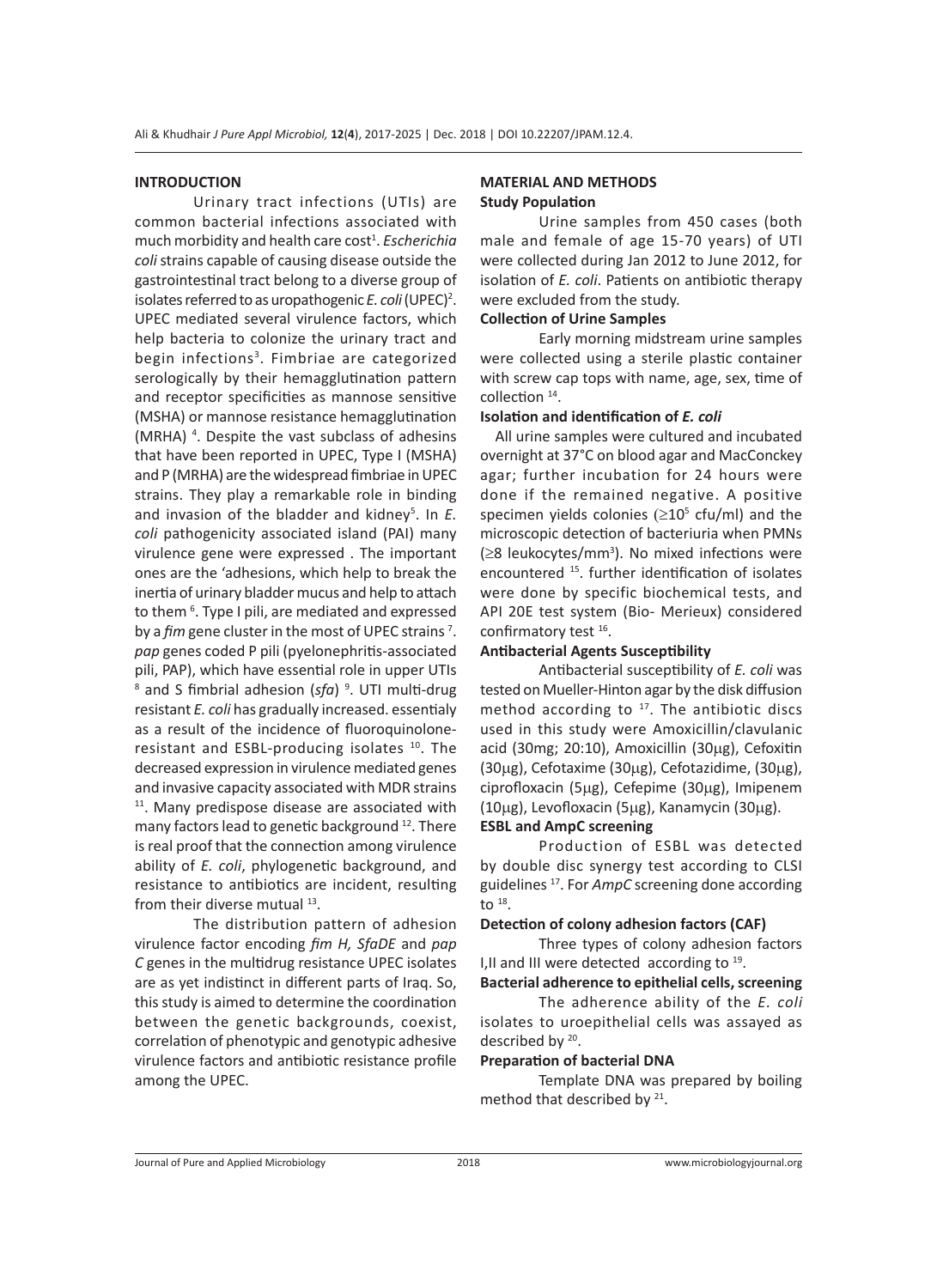#### **Phylogenetic groups procedure**

Phylogenetic groups were defined as described by <sup>22</sup>.

# **PCR amplification of virulence factor genes procedure:**

Detection of *papC* (type P pili) gene was performed by PCR. The primer sequences were reported by <sup>23</sup> and obtained from an Alpha DNA company (USA). The program ,for *pap*C gene the reactions condition included an initial denaturation at 94°C for 1 min consisted of 30 cycles of 94°C for one min, specific annealing temperature 63°C for 30 seconds, and a final extension at 72°C for 90 seconds. For *fim* H and *SfaDE,* the primers sequences were previously reported by(24).The initial denaturation of reactions mixtures at 94°C for 5 min followed with 30 cycles of 94°C for one min, specific annealing temperature 58°C ( *fim* H) and 63°C (*SfaDE*) for one min and 68°C for three min, and a final extension at 72°C for 7 min.The detection of PCR products was performed on 1.5 % agarose gels by electrophoresis and visualized under UV light.

#### **RESULTS**

A total number of 450 Urine samples, from which 148 (32.88%) were found to contain heavy and appreciable bacterial growth (significant bacteriuria) while 302 (67.11%) had no appreciable bacterial growth. Their ages ranging from 15 to 70 years , 392 females and 58 males. The majority of *Escherichia coli* in UTI cases, 67 cases, were predisposed by adult women married. 25 cases of girls unmarried and 11 cases of children 15 year for both sex. The laboratory criterion for acute *E. coli* UTI was the presence of a positive culture response with at least 10<sup>5</sup> CFU of *E. coli* per ml of clean-voided urine. Table 1.

Analysis of Phylogenetic group's demonstrated that *E. coli* isolates presented into four phylogenetic groups: groups A, B1, B2, and D. The distribution of phylogroup B2 (57 isolates) was at high percentage as compared with phylogroup D (16 isolates), while B1and A groups distributed as (10, 9 isolates) respectively.

In the present study, 80.43% of the UTI isolates revelation the existence of type 1 fimbriae (MSHA). While only 43.47% of UTI *E.coli* isolates have P fimbriae (MRHA). Simple UTI and cystitis showed highly expression of type 1 fimbriae. detection of colony adhesion factor (CAFÐ) represented in 40 (43.47%) uropathogenic *E. coli*, while only 5 (5.43%)isolates were positive for colony adhesion factor (CAFIII) .

Adherence of *E. coli* isolates to uroepithelial cells were showed in all isolates 100%. Although, all isolates considered uropathogenic according to number of bacteria/cells, Table 2.

The dendrogram of the antibiogram profiles created by UPGMA showed the presence of high similarity in banding patterns of isolates among every group which was about 23% - 95%. All 92 local isolates under study design and distributed to Six major clusters (A-F) were identified with a

**Table 1.** Data of *Escherichia coli* UTI patients

| Data                                             | Variable                                                              |
|--------------------------------------------------|-----------------------------------------------------------------------|
| $15-70$ years<br>Gender of patients<br>208 cases | Age of patients<br>392:58 Female: male<br>Adult pregnant<br>women UTI |
| 92 cases<br>81 cases<br>58cases<br>11 cases      | Adult women UTI<br>Girls UTI<br>Men UTI<br>Children UTI               |

**Table 2.** The adhesion factor and Percentage of colony adhesion factors pattern of *E. coli* clinical isolates:

|               | Adhesion factor |       |                                     | <b>Isolates</b>     |
|---------------|-----------------|-------|-------------------------------------|---------------------|
| <b>CAFIII</b> | CAFII           | CAFI  | Adherence to<br>uroepithelial cells |                     |
|               | 40              | 74    | 92                                  | Number of adhesion  |
| 5.43          | 43.47           | 80.43 | 100                                 | Percentage % (N 92) |
|               |                 |       |                                     |                     |

Journal of Pure and Applied Microbiology 2019 www.microbiologyjournal.org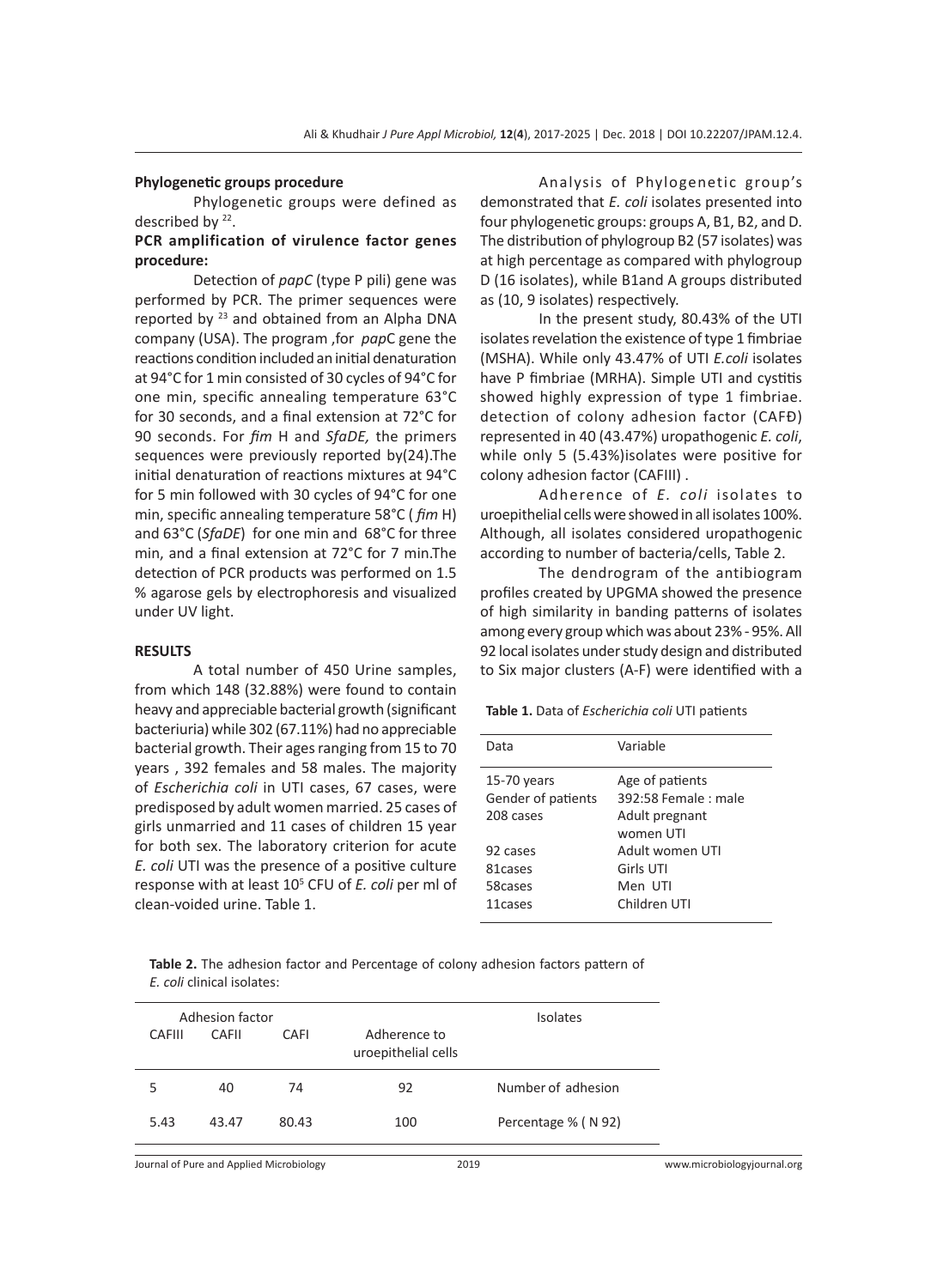small dissimilarity between clusters depending on the type of multidrug resistance, in order to facilitate the distribution process. Table 3.

Phylogenetic groups A, B1, B2, and D, which showed different patteren in susceptibility to antibiotics. Multidrug resistance showed in all isolates. B2 is the most phylogenetic type showed wide range of resistant from 1 to 12 resistant to antibiotic of remaining strains.

In the present study, Out of 92 of *E. coli*, 14 isolates (15.21%) were detected as ESβLs producers and 30 isolates (32.60%) of them were AmpC β-lactamases producers by phenotypic method ESBL positive isolates were more resistant to all tested antibiotics except for imipenem compared to the non-ESBL isolates.

The local uropathogenic *E. coli* isolates distributed to three clusters depending on the type of Quinolones and Fluroquinolones resistance. The highest rate of multidrug resistance was observed with GroupC 26 (31.52%) isolates, in which this isolate was able to resist all Quinolones and Fluroquinolones antimicrobial agents.as well as Group B distinguished in 11(11.96%) isolates. While the lowest Quinolones and Fluroquinolones resistance was notice with Group A 55(59.78%) isolates in which sensitive for all these antimicrobial agents.

| Phylogenetic<br>group                                              | Number of antibiotics                     | Name of isolates<br>which resisted by<br>isolates                                                                                                                                                                                                       | Groups                                                                                          |
|--------------------------------------------------------------------|-------------------------------------------|---------------------------------------------------------------------------------------------------------------------------------------------------------------------------------------------------------------------------------------------------------|-------------------------------------------------------------------------------------------------|
| <b>B2</b><br>$2 - B2; 1 - D$<br><b>B1</b><br>3-A; 6-D; 2-B1; 16-B2 | $\mathbf{1}$<br>$1 - 2$<br>4<br>$10 - 12$ | $E_{70}$<br>$E_{63}E_{66}E_{72}$<br>$E_{79}$<br>$E_9 E_{48} E_{52} E_{17} E_{24} E_{30}$<br>$E_{34} E_{32} E_{36} E_{42} E_{43} E_{44}$<br>$E_{49} E_{2} E_{75} E_{4} E_{6} E_{15} E_{1}$<br>$E_3 E_{21} E_{64} E_{67} E_{14} E_{41}$<br>$E_{69}E_{89}$ | Group A<br>Group B B,<br>$\begin{array}{c} \mathsf{B}_2 \\ \mathsf{C}_1 \end{array}$<br>Group C |
| $2-A; 3-B2$<br>$2-A$ ; $2-D$ ; $1-B1$ ;<br>$6 - B2$                | $8 - 9$<br>$5-6$                          | $E_{71}E_{73}E_{18}E_{84}E_{19}$<br>$E_{37}E_{38}E_{39}E_{54}E_{16}E_{60}$                                                                                                                                                                              | $C_2$<br>$D_1$                                                                                  |
| 1-D; 2-B1; 6-B2                                                    | $4 - 6$                                   | $E_{80}E_{26}E_{37}E_{91}E_{92}$<br>$E_{31}E_{81}E_{82}E_{87}E_{90}E_{83}$<br>$E_{45}E_{85}E_{86}$                                                                                                                                                      | Group D<br>$D_{2}$                                                                              |
| 1-A; 3-D; 4-B2                                                     | $5-6$                                     | $E_{11} E_{27} E_{65} E_{10} E_{56} E_{68}$<br>$E_{74}E_{88}$                                                                                                                                                                                           | $D_3$                                                                                           |
| 1-D;1-B1;7-B2                                                      | $6 - 7$                                   | $E_{13}E_{33}E_{50}E_{58}E_{47}E_{22}$<br>$E_{35}E_{76}E_{40}$                                                                                                                                                                                          | $D_4$                                                                                           |
| <b>B2</b><br>1-A; 2-D; 3-B1; 3-<br><b>B2</b>                       | $\overline{2}$<br>3                       | $E_{7}$<br>$E_8 E_{12} E_{28} E_{29} E_{51} E_{53} E_{55}$                                                                                                                                                                                              | Group $E E_1$<br>$\mathsf{E}_\mathsf{2}$                                                        |
| $2 - B2$<br>$3 - B2$<br>$3 - B2$                                   | 5-Apr<br>3-Feb<br>6                       | $E_{57}E_{61}$<br>$E_{23}E_{62}$<br>$E_{_{25}}E_{_{46}}E_{_{59}}$<br>$E_{20}E_{77}E_{78}$                                                                                                                                                               | $E_3$<br>$E_4$<br>Group K                                                                       |

**Table 3.** Distribution of *E. coli* phylogenetic group according to antibiogram profiles dendrogram analysis

Journal of Pure and Applied Microbiology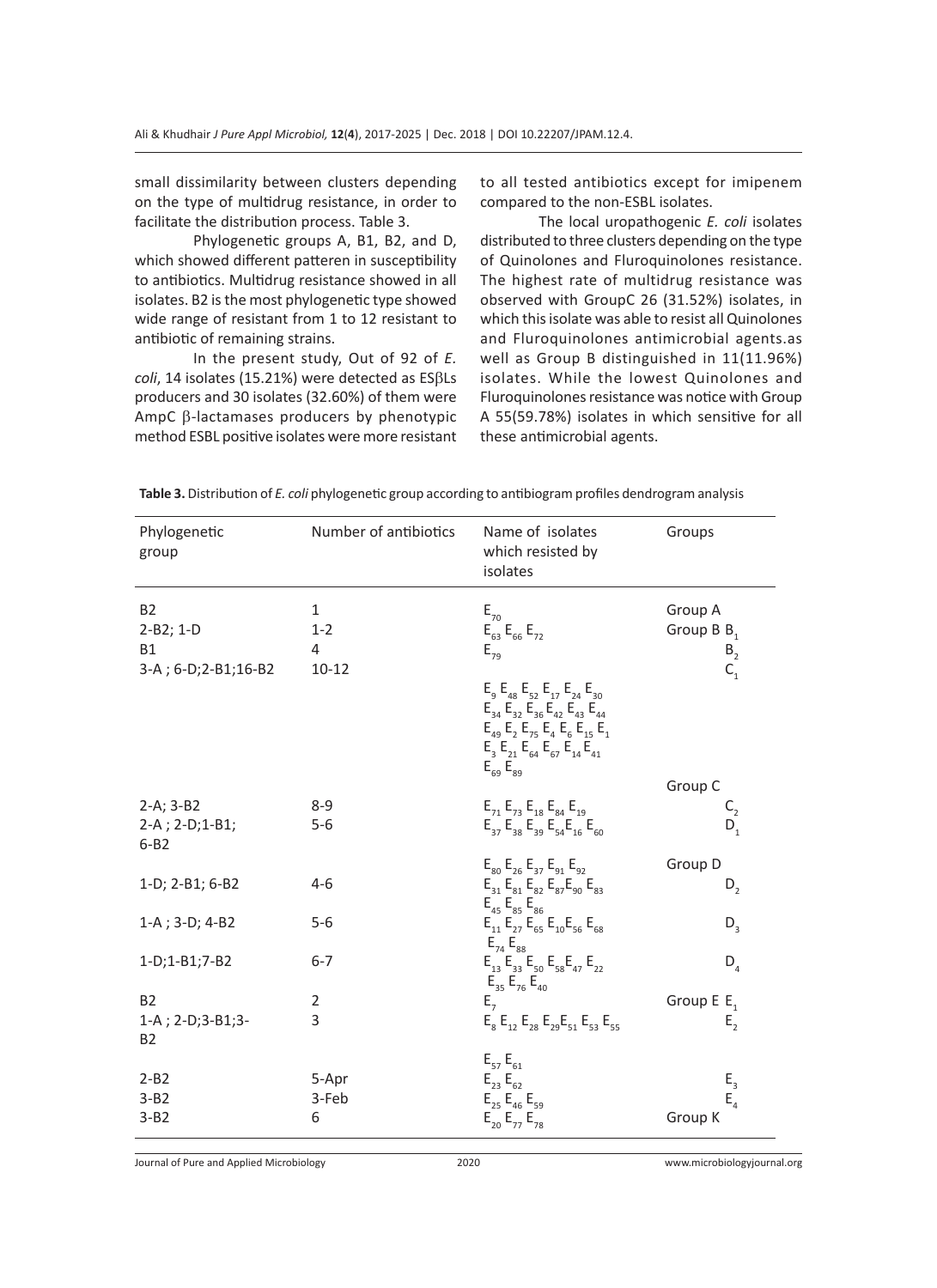Isolates with multidrug resistance antibiotics was found it to be related with colony adhesion factor, 16 (17.39%) isolates have first colony adhesion factor (CAFl) resisted 5-6 antibiotics represented high rate of isolates harboring CAFI, while resistant to 12 antibiotics appear only in 3 isolates .Percentage %1.08 of isolates which resisted 12 antibiotics and have only one isolate have second colony adhesion factor (CAFII ), while there was a clear rule in the production of moderate resistance 5-6 antibiotics pattern in 13 isolates with high percentage value 14.13% between CAFII isolates. In the same manner isolates have third colony adhesion factor (CAFIII), resist 5-6 antibiotics were predominant in percentage 22.8%. Table 4.

Collection of 92 uropathogenic *E. coli* isolates were screen for selectable adhesion virulence factor encoding *fim H , SfaDE* and *pap C* genes . Results showed that the prevalence of

**Table 4.** The percentage of correlation between colony adhesion factors and multidrug resistance pattern of all *E. coli* isolates

|                   | N <sub>R</sub> | 12   | 11   | 10           | 9    | 9     |      | $5-6$   | $4 - 3$ | $2 - 1$ |
|-------------------|----------------|------|------|--------------|------|-------|------|---------|---------|---------|
| CAF I             | <b>NMDR</b>    | 3    | 15   | 8            | 5    | 12    | 6    | 16      |         | 2       |
|                   | %              | 3.26 | 16.3 | 8.69         | 5.43 | 13.04 | 6.52 | 17.39   | 7.6     | 2.17    |
| CAFII             | N <sub>R</sub> | 12   | 11   | 10           | 9    | 9     |      | $5 - 6$ | $4 - 3$ | $2 - 1$ |
|                   | <b>NMDR</b>    | 1    | 5    | $\mathbf{1}$ | 3    | 9     | 1    | 13      | 6       | 1       |
|                   | %              | 1.08 | 5.43 | 1.08         | 3.26 | 9.78  | 1.08 | 14.13   | 6.52    | 1.08    |
| CAF <sub>II</sub> | N R            | 12   | 11   | 10           | 9    | 9     | 7    | $5 - 6$ | $4 - 3$ | $2 - 1$ |
|                   | <b>NMDR</b>    | 2    | 8    | 5            | 2    | 10    | 6    | 21      |         | 4       |
|                   | %              | 2.17 | 8.69 | 5.43         | 2.17 | 10.86 | 6.52 | 22.82   | 7.6     | 4.34    |
|                   |                |      |      |              |      |       |      |         |         |         |

N R Number of antibiotics which resisted by isolates

NMDR Numbers of the multidrug resistance isolates and continue CAF  $\%$ Percentage of % N92 CAF

virulent genes occurred in 51 *pap*C (55.43%), 66 *fim H* (71.73%) and *SfaDE* it can detected in low occurrence 21(22.82) isolate of *E.coli* , *FimH* gene was the common occurrence virulence factor detected. Fiften isolate gave negative results for all adhesive virulence genes. Distributed based on the appearance of genes in in each isolate, all studied uropathogenic *E. coli* possess 8 patterns of virulence gene , indicate to as EG (Table 5).The pattern EG6 characterized by *fim H* was one of the most common patterns that had only one gene spread and was observed in 23 isolates. Among the isolates that owned *fim H* and *papC* gene, from where 39.39% % of isolates that was *fim* positive, represented by 26 isolates and which was predominate pattern (EG2).

#### **DISCUSSION**

The study indicates that a higher ratio of UTI in females 392 than in males 58. In this regard <sup>25</sup> noted the incidence of UTI is higher in women compared with men across all age groups. It came in agreement with  $26$  which showed the majority

|                    | Adhesive virulence gene |  |           |                 |  |  |
|--------------------|-------------------------|--|-----------|-----------------|--|--|
| No. of<br>isolates | sfaBC III Fim H         |  |           | pap C Pattern   |  |  |
| 14                 |                         |  |           | EG1             |  |  |
| 26                 |                         |  | $\ddot{}$ | EG <sub>2</sub> |  |  |
| 4                  |                         |  | $\div$    | EG <sub>3</sub> |  |  |
|                    |                         |  |           | FG4             |  |  |

3 + + - EG5 23 - + - EG6 0 + - - EG7 15 - - - - EG8

**Table 5.** Pattern of Adhesive virulance gene in *E. coli*

of *Escherichia coli* in UTI cases in 92 females than in males 47 cases only.

21 66 51 Total

The result of current study on the line with study by <sup>27</sup> that showed high parentage of UTI of pregnant woman, is due to physiological changes . While didn't agree with study in Iraq by <sup>28</sup> that reported was only 3.44% of pregnant woman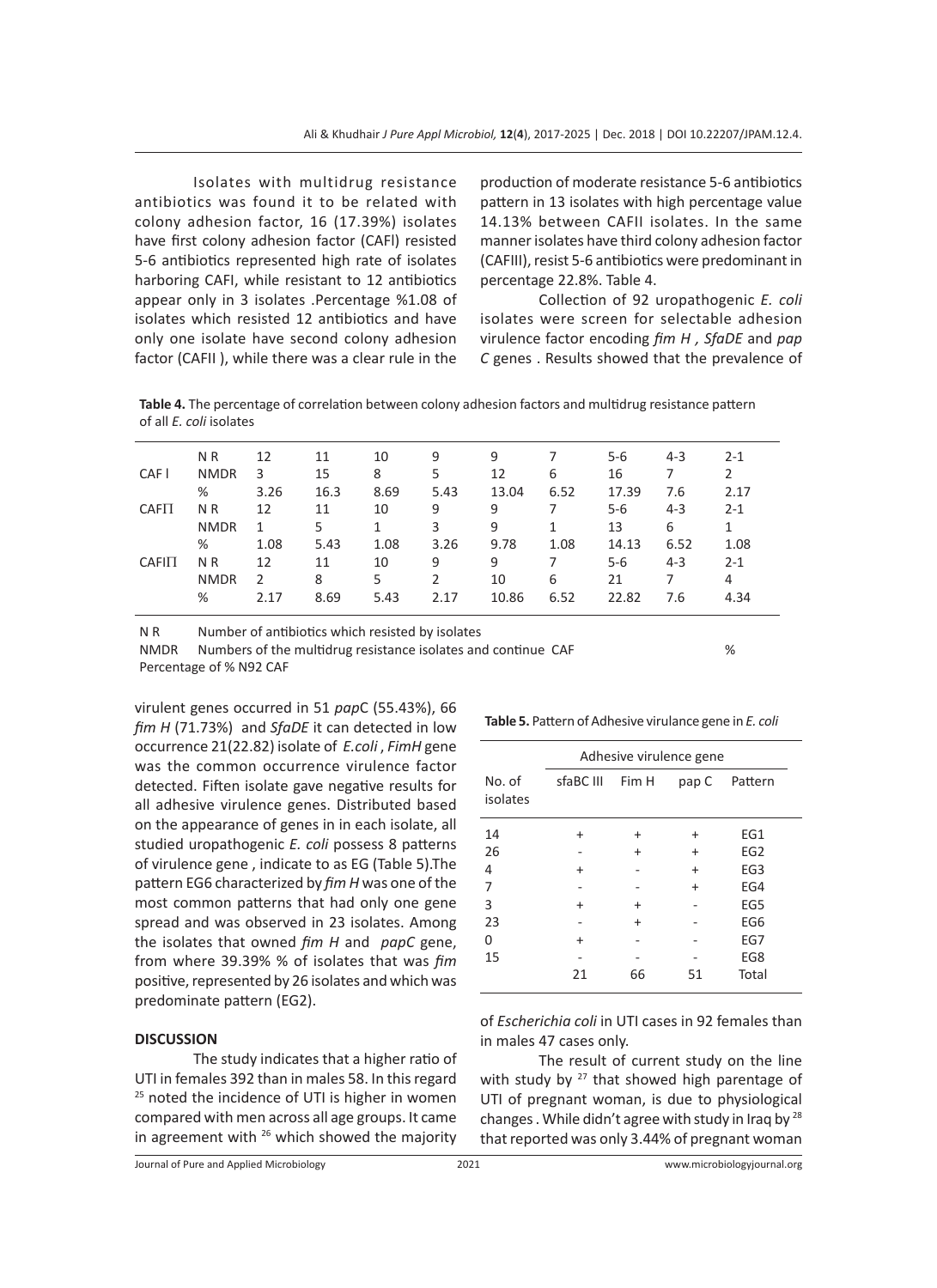infected UTI for age between 21-25 years. More than 85% of UTIs caused by *E. coli*, according to 29.

Prevalence of phylogenetic group B2 followed by D among others, represented that the virulence isolates most of time indicated UTI. Many studies state that *E. coli* strains causing UTI mostly belong to phylogroups B2 and D rather than B1 and  $D^{30}$ .

From the study result, the absence of fimbriae or other surface adhesion systems effect on bacterial adhesion. Irreversible attachment happened by Fimbriae to the uroepithelial cell membrane. While recently reported, 74 isolates (80.43%) were able to express type 1fimbriae and another strains expressed type P but not type 1 fimbriae. Current study relatively agree with 26 that show (89%) of *E. coli* expression of P fimbriae. While it decreased to 17(63%) UTI isolates of *E. coli*  expression of P fimbriae *in* Iraqi study by 32.

In the study observation, most P fimbriae positive isolates were so associated with simple UTI. in the same manner  $33$  showed there is no relation between the incident or symptoms severity and the site of infection and expression of fimbria in *E. coli* isolates from urine.

However (34) studies reported type 3 fimbriae expression mediated by conjugative plasmid in *E. coli* in .The results identified colony adhesion factor (CAFIII) rare in uropathogenic *E. coli* agree with the showed low rate of CAFIII in uropathogenic *E. coli* 3.2% .

The present study indicated the relation between site of infection (lower urinary tract infections) and expression of P fimbriae. It should be noted that many of the isolates under the study have become intrusive in the possession of adhesion factors and this may indicate that adhesion is a necessary and essential step to start the infection, especially in urinary tract infections<sup>35</sup>. Reported the number of bacteria adherent to uroepithelial cells used to differentiate between uropathogenic and fecal strains.

Dendrogram indicates division isolates depending on the number of antibiotics which resisted. Only 1 isolate were placed in clusters A. Cluster D contained the majority of the isolates. In this cluster some isolates were a located in groups of higher or lower similarity and most strains were discriminated. The isolate no. 70 showed low percentage of similarity in the dendrogram which was only 23%. This low percentage of similarity , probably as a result of the variation of the isolates source (patient's gender and age group). The cluster A contains only one isolate distinguished by being sensitive to all antibiotic and only resist to Gentamycin , in the other hand showed possession positive band in virulence gene detection only for *fim* H ,while showed positive result in phenotype detection for adherence to uropathogenic cells and for CAFI and CAFII. The cluster B at a linkage distance of 54 units can be grouped into 2 sub clusters  $\mathsf{B}_\mathtt{1}$  and  $\mathsf{B}_\mathtt{2}.$  All 4 isolates in these groups are isolated from pregnant women and distinguish by sensitivity to all Fluroquinolones drugs, whereas variable in the virulence recipes. The cluster C consisted of only 26 isolates which differed from other cluster by having high resistance to 10-12 antibiotics. The cluster D which is the bigger one from other cluster can be grouped into 5 sub clusters. All the isolates in this cluster have moderate multi drug resistance. The cluster E consisted of only 16 isolates which having low resistance to 2-5 antibiotics. The cluster F consisted of three isolates

The results of the study showed that there is a correlation between the nature of resistance to antibiotics and the ability of bacteria to produce the virulence factors in uropathogenic *E. coli*. Actually, when study assessment the antibiograms of *E. coli* strains having virulence factor.

The antibiotic resistance rates generally increased over time and the last set of isolates collected were more resistant to antibiotics, as noted in a group of  $\beta$ -lactam antibiotics such as Amoxicillin and a group of Quinolones antibiotics such as Ciprofloxacin the isolates collected were more resistant reach to 100% and 38% respectively. A high concern to the limited treatment options of multidrug-resistant clinical isolates between ESBL producing *E. coli* <sup>36</sup>.

Non-detection of certain phylogenetic group that it is resistance to antibiotics in this study , but the important noticed that phylogenetic group B2 were normally distribution in all antibiotic resistance pattern , it may indicated Phytogenic and multidrug resistance types remained largely unchanged within patients in this study.

ESBL harboring *E. coli* isolates have been found to be resistant to other antibiotics,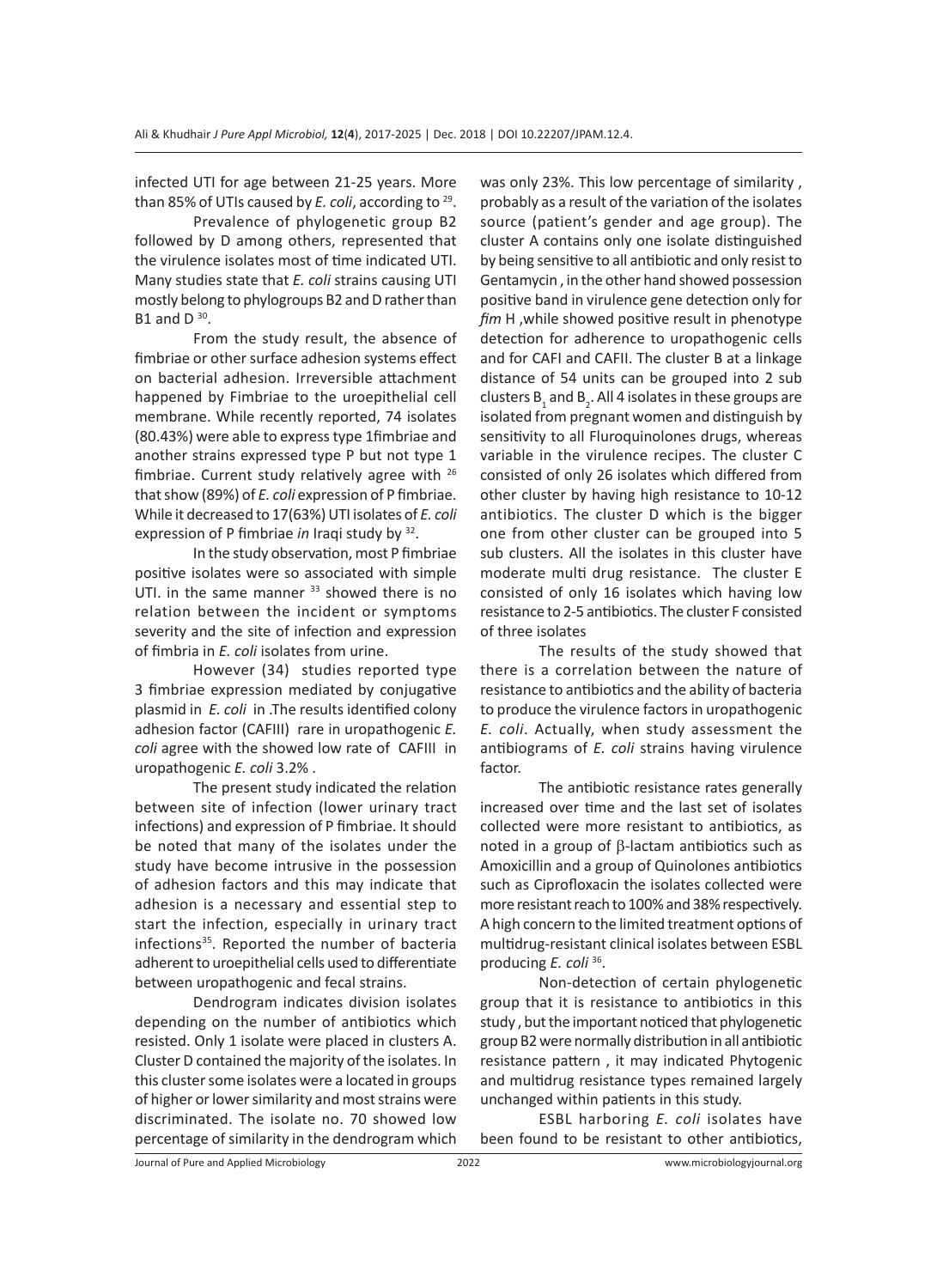especially, Fluroquinolones. Resistance to ciprofloxacin has also been observed in ESBL producing *E. coli* compared to non-ESBL isolates <sup>37</sup>. Many reason for this coexistence of resistance to  $\beta$ -lactam and Quinolones, one possible explanation suggested by  $38$  is that the bacteria are able to acquire the ability to produce ESBLs can be selected by intensive Quinolones use. Moreover, the presence of Quinolones resistance on plasmids is concerning. Carrying both ESBLs enzymes and Quinolones resistance genes no such plasmid could speed the development and speared of multidrug resistance phenotype 39.

Ciprofloxacin and Nalidixic acid resistance was observed among quinolones group associated with ESBL producer isolates. ESBL and quinolone resistance genes are usually carried on mobile genetic elements 40.

The results indicated that when the resistance to antimicrobial agent rate is relatively low, there is an increase in productivity of adhesion factors gradually. And clearly the theory of genetic background, that there is an inverse relationship between resistance to antibiotics and the efficacy of isolates for virulence factors, which was evident in this study. Some research replied that ability of resistance may be coordinate with the virulence factors loss in *E. coli* isolates <sup>41</sup>. While <sup>42</sup> who observing association between highly virulent and multiresistant *E. coli* isolates . Finally <sup>26</sup> find a relationship between UPEC reduced virulence and multidrug resistance.

To indicate theory of genetic background and relationship between resistance to antibiotics and the efficacy of isolates for virulence factors, some selectable adhesion genes was studded to determine the correctness of the theory obtained from the results of phenotypic characteristics out of the adhesion virulence genes, *fim H* was the most spread gene and was positive in 66 (71.73%) isolates, followed by *papC* gene was present in 5 isolates among total 92 isolates. this results agree with 43 whom found that *fim* gene was the most widespread detected in 95% of the *E. coli* uropathogenic isolates. Next, pap gene was identified in 57% isolates .This result is not in line with the result of Firoozeh *et al*. (2014) in which they reported *pap* was the most spread gene and was identified in 25 (16.7%) isolates. In another study conducted by  $26$  they found that *papC* gene which was predominant followed by *Fim H*. The other isolates exhibited distinct diversity of gene patterns. From total of 92 local isolates 14 isolates (15.21%) own three different adhesive studied genes. *afa* gene were negative in isolates, indicating *afa* alone is infrequent between uropathogenic isolates. This result was in agreement with the study of 44 which recorded that *afa* gene not found in there strain. The results indicated that *afa* sequence is may be related with horizontal gene transfer, this agreement to 45 the referred to the *afa* gene clusters encode a fimbrial adhesions (Afas) that are expressed by uropathogenic and diarrheaassociated *E. coli* strains .But the low appearance of *afa* sequence gene is depending on acquired the gene by horizontal transmission 46.

# **ACKNOWLEDGMENTS**

The Authors would like to thank AL-Mustansiriyah University (http://uomustansiriyah. edu.iq/) Baghdad, Iraq for its support inthe present work.

## **REFERENCES**

- 1. Agarwal J, Srivastava S, Singh M. Pathogenomics of uropathogenic *Escherichia coli*. *Indian J Med Microbiol.* 2012;**30**(2):141–9.
- 2. Wang X, Yan Q, Xia X, Zhang Y, Li D, Wang C, et al. Serotypes, virulence factors, and antimicrobial susceptibilities of vaginal and fecal isolates of *Escherichia coli* from giant pandas. *Appl Environ Microbiol.* 2013; **79**(17):5146–50
- 3. Mulvey MA. Adhesion and entry of uropathogenic *Escherichia coli*. *C e l l Microbiol.* 2002; **4**:257–71
- 4. Davis N.F., Flood H.D. InTech; The pathogenesis of urinary tract infections. *Clinical management of complicated urinary tract infection;* 2011, pp. 101–120.
- 5. Ulett G.C., Mabbett A.N., Fung K.C. The role of F9 fimbriae of uropathogenic *Escherichia coli* in biofilm formation. *Microbiology.* 2007 Jul; **153**(7):2321–2331.
- 6. Baby,S. ; Karnaker, V.K. and Geetha, R K. Adhesins of Uropathogenic *Escherichia coli* (UPEC). *International Journal of Medical Microbiology and Tropical Diseases,* January-March,2016; **2**(1): 10-18.
- 7. Feria C, Machado J, Correia JD, Goncalves J, Gaastra W. Virulence genes and P fimbriae PapA subunit diversity in canine and feline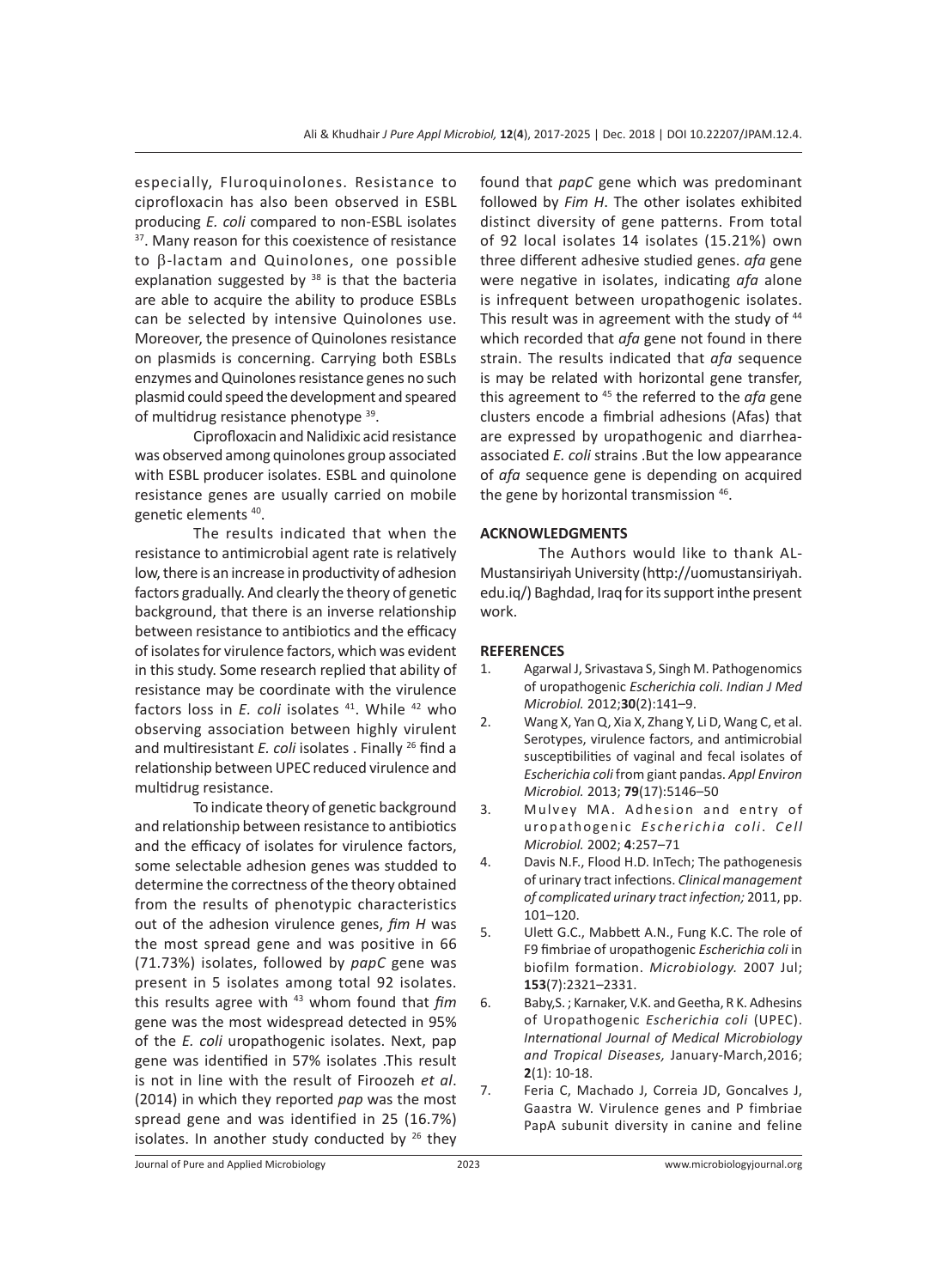uropathogenic *Escherichia coli*. *Vet Microbiol.*  2001; **82**(1):81–9.

- 8. Slavchev,G. ; Pisareva,E. and Markova,N. Virulence of uropathogenic *Escherichia coli*. *journal of culture collection.* Volume 6, 2008- 2009, pp. 3-9.
- 9. Rehman, M. U. ; Zhang, H. ; Iqbal, Mehmood, K.; Huang, S.; Nabi, F. ; Luo, H.; Lan, Y. and Li , J. Antibiotic resistance, serogroups, virulence genes, and phylogenetic groups of *Escherichia coli* isolated from yaks with diarrhea in Qinghai Plateau, China. *Gut Pathogens*.2017; **9**:24
- 10. Falagas ME, Karageorgopoulos DE. Extendedspectrum beta-lactamase producing organisms. *J Hosp Infect* 2009; **73**:345—54.
- 11. Vila J, Simon K, Ruiz J, Horcajada JP, Velasco M, Barranco M, et al. Are quinolone-resistant uropathogenic *Escherichia coli* less virulent? *J Infect Dis.* 2002; **186**:1039–42 10.
- 12. Gordon MA, Invasive nontyphoidal *Salmonella* disease: epidemiology, pathogenesis and diagnosis. *Curr Opin Infect Dis.* 2011; **24**: 484– 489.
- 13. Piatti, G., A. Mannini, M. Balistreri, and A. M. Schito. Virulence factors in urinary *Escherichia coli* strains: phylogenetic background and quinolone and fluoroquinolone resistance. *J. Clin. Microb.* 2008, 46480-487.
- 14. Maskell,R. "Diagnosis of urinary tract infection, its causes and consequences. In: Urinary tract infection", *Curr. Top. Infect. Series.3M Edward Arnold. London,* pp. 21-41,1982.
- 15. Bonadio, M.; Meini,M. ; Spitaleri,P. and Gigli,C. "Current microbiological and clinical aspects of urinary tract infections," *European Urology,* vol. 40, no. 4, pp. 439–445, 2001.
- 16. Roy MR, Anne-Marie B, Marija T, Vicki RB, Jacinta R, Frances O, Nicole AL, Karl AB, Christopher KF, Martha IS, Margret EH (2004).*Escherichia coli* and community-acquired astroenteritis, Melbourne, Australia. Emerg. *Infect. Dis.* **10**(10): 1797-1805.
- 17. CLSI Performance standards for antimicrobial susceptibility testing;Twenty- Four informational supplement. 2015, M100- S25:35-3.
- 18. Coudron PE. Inhibitor-based methods for detection of plasmid-mediated AmpC betalactamases in *Klebsiella* spp., *Escherichia coli*, and *Proteus mirabilis*. *J Clin Microbiol.* 2005; **43**:4163–7.
- 19. Symth, C. J. Two Mannose resistant hem agglutinins on entrotoxigenic *Escherichia coli*  of serotype 06:K15:H16 or H-isolated from traveler's and infantile diarrhaen. *J. Gene. Microbial.* 1982. Vol. 128. Pp: 2081-2096.
- 20. Svanborg-Eden, C.; Andersson, B.; Aniansson, G., Bacterial adherence in urinaryand respiratory tract infection.KansenshogakuZasshi, 1988; **62**(suppl.): 136-148.
- 21. Ruppe E, Hem S, Lath S, Gautier VR, Ariey F, Sarthou JL, Monchy D, Arlet G., CTX-M b-lactamases in *Escherichia coli* from communityacquired urinary tract infections, cambodia. *Cent. Dis. Cont. Prev.,* 2009; **5**: 741-748.
- 22. Clermont, O., Christenson, J. K., Denamur, E., and Gordon, D. M. The Clermont *Escherichia coli* phylo-typing method revisited: Improvement of specificity and detection of new phylo-groups. *Environ. Microbiol. Rep.* 2013; 5, 58–65.
- 23. Johnson, J.R. and Stell, A.L. Extended virulence genotypes of *Escherichia coli* strains from patients with urosepsis in relation to phylogeny and host compromise. *J Infect Dis.* 2000; 181, 261–272.
- 24. Blackburn D. Husband A. Saldaña Z. Nada R. A. Klena J. Qadri F. Girón J. A. Distribution of the *Escherichia coli* common pilus among diverse strains of human enterotoxigenic *E. coli J. Clin. Microbiol.* 2009; **47**(6): 1781- 1784.
- 25. Rowe,A.T. and Juthani-Mehta,M. Urinary tract infection in older adults. *Aging health.* 2013; **9**(5): 10.2217/ahe.13.38.
- 26. Abass, S.K.; Ali, M. R. and Authman, S. H. Isolation of Multi Antibiotics Resistance *Escherichia coli*  from urinary tract infection and the Detection of *PapC* and *fimH* virulence genes by Polymerase chain reaction Technique. *Diyala journal for pure sciences.* 2014; **10**(1):112-127.
- 27. Jolley JA, Wing DA. Pyelonephritis in pregnancy: an update on treatment options for optimal outcomes. *Drugs.* 2010; **70**: 1643– 1655
- 28. Chateen EA, Sheelan AA, Sinan BI, Sajida K. Study of urinarytract infection among pregnant women in Kirkuk. *Tikrit Med. J.* 2007; **13**(2):39- 43.
- 29. Sanchez et al. "In Vitro Antimicrobial Resistance of Urinary *Escherichia coli* Isolates among U.S. Outpatients from 2000 to 2010." *Antimicrobial Agents and Chemotherapy.* 2012.
- 30. Pirko ,E.Y. ; Munim Radwan Ali,M.R. , Naji,E.N. The Relationship between Phylogenic Typing and Antimicrobial Susceptibility Patterns For*Escherichia coli*isolatedfrom Utis in Many Hospitals at Baghdad City. *Journal of Global Pharma Technology.* 2017; **07**(9):88-97.
- 31. Oelschlaeger TA, Dobrindt U, Hacker J. Virulence factors of uropathogens. *Curr Opin Uro*l 2002; **12**:33.
- 32. Salman, R.S.; Ali, M. R. and Authman, S. H. A Multiplex PCR for Detection of hlyA, papC, and

Journal of Pure and Applied Microbiology